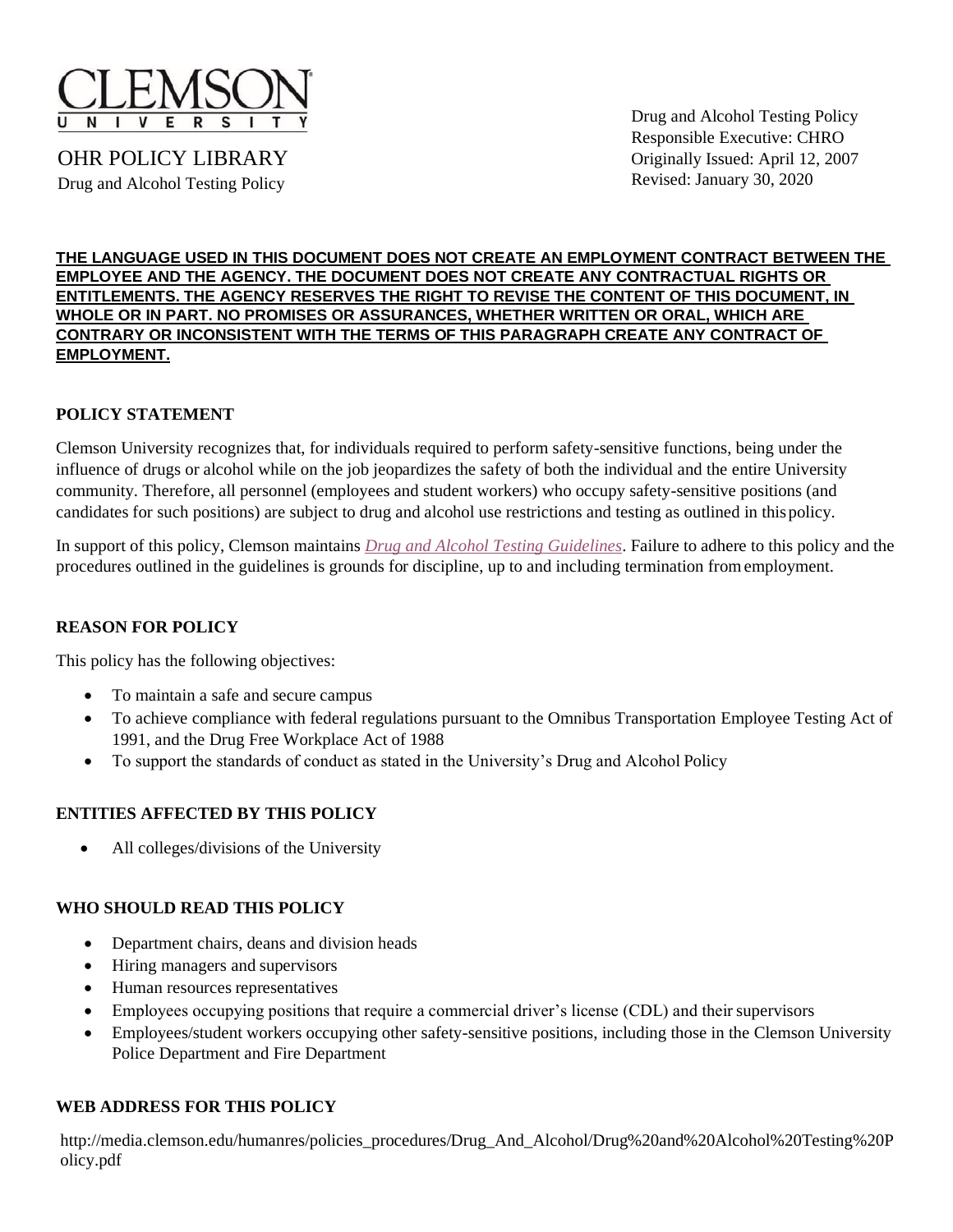# **CONTACTS**

| <b>Subject Matter</b> | Office    | Telephone          | E-mail/Web Address                       |
|-----------------------|-----------|--------------------|------------------------------------------|
| Policy                |           |                    |                                          |
| Clarification and     | Human     | $(864) 656 - 2000$ |                                          |
| Interpretation        | Resources |                    | https://www.clemson.edu/human-resources/ |
|                       |           |                    | Ask-HR                                   |

## **PRINCIPLES**

### **Safety-Sensitive Positions/Personnel**

Any position that requires its occupant to perform safety-sensitive tasks is designated a safety-sensitive position. All employees and student workers who occupy safety-sensitive positions are considered safety-sensitive personnel. Safetysensitive personnel at Clemson University include the following:

- Any employee in a position that requires the employee to maintain a commercial driver's license (CDL) o CDL employees must conform to USDOT regulation CFR 49 Part 40.
- Clemson University's police, fire, and EMS employees and student workers, with the exception of certain job classifications as noted in the *Drug and Alcohol Testing Guidelines*

This policy establishes the following mandated procedures for safety-sensitive positions at Clemson University:

- 1. All job offers for safety-sensitive positions are contingent upon pre-employment drug testing.
	- a. Any job candidate who refuses to take or tests positive on a pre-employment drug test will not be given further consideration for that position.
- 2. All safety-sensitive personnel are subject to drug and alcohol use restrictions as outlined in the *Drug and Alcohol Testing Guidelines*.
- 3. All safety-sensitive personnel are subject to ongoing drug and alcohol testing as outlined in the *Drug and Alcohol Testing Guidelines*.
- 4. Safety-sensitive personnel are subject to the following drug and/or alcohol testing types as defined and outlined in the *Drug and Alcohol Testing Guidelines*:
	- a. Pre-Employment testing
	- b. Random testing
	- c. Reasonable Suspicion testing
	- d. Post-Accident testing
	- e. Return to Duty testing
	- f. Follow-Up testing
	- g. Weapons Use Incident testing (CUPD only)
- 5. All safety-sensitive personnel and their supervisors are subject to reporting (use and testing) requirements as outlined in the *Drug and Alcohol Testing Guidelines*.
- 6. Any individual who fails to satisfy Clemson's testing standards, including refusal to test, (or, if testing is not possible, whose behavior causes reasonable suspicion of drug or alcohol misuse) shall not perform safetysensitive tasks unless cleared to do so as outlined in the *Drug and Alcohol Testing Guidelines*.